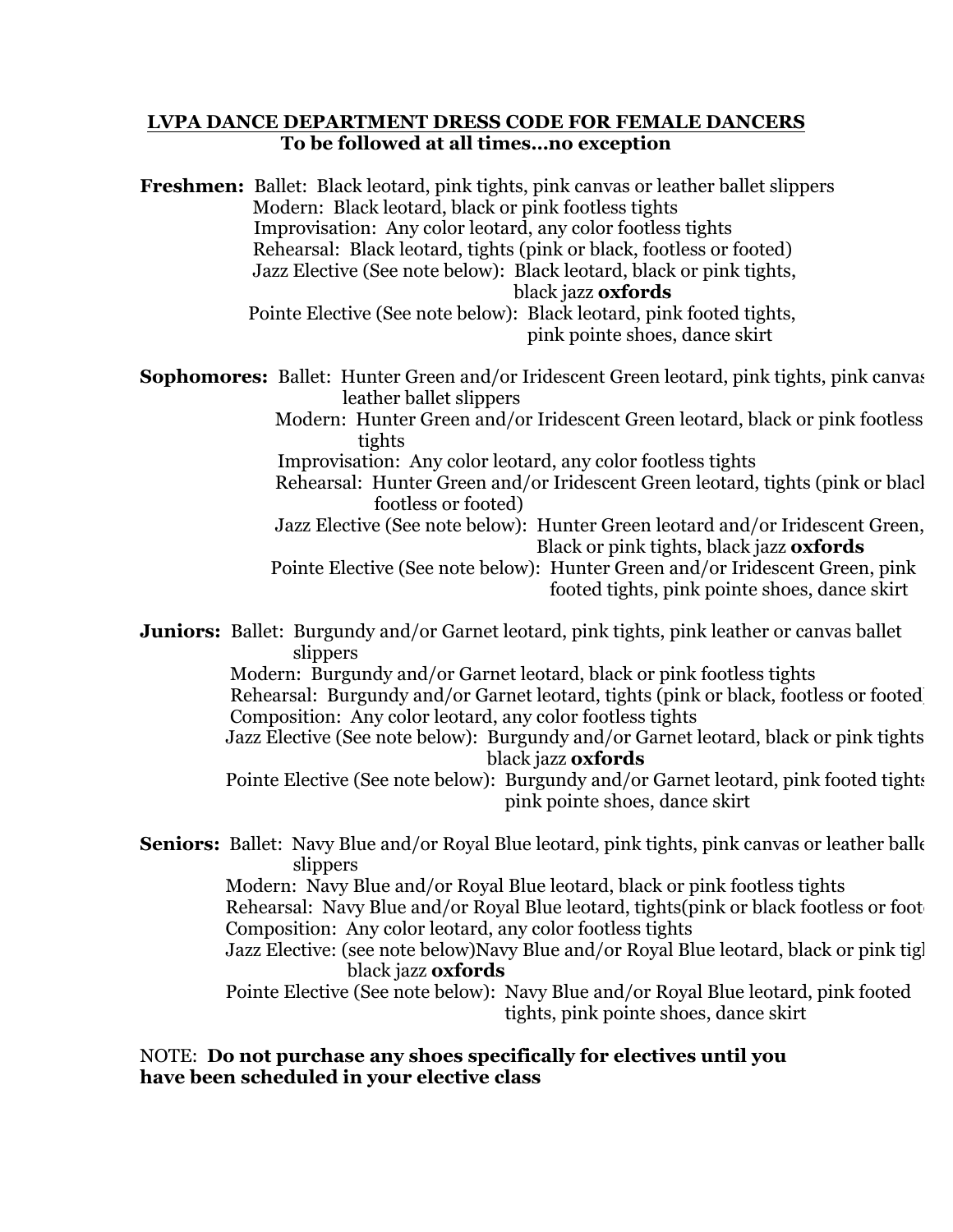**Hair** is a part of the dress code. You must have your hair worn pulled tightly back in a bun or barrette(s) for all classes. **No bangs are permitted**. Hair must be neat and orderly for all classes. Hair spray should be used for any flyaway hair. For short hair, a headband or clips should be used to secure it away from the neck and face. Ponytails, pigtails, and platting of any kind, are not acceptable.

## *SPECIAL NOTES ABOUT:*

*Leotards:* Leotards may have a contrasting TRIM color, but must be of a solid color otherwise. You may purchase leotards in any of the many styles now available, but please **pay particular attention to your build.** If you are larger on top, you will want to stay away from camisolestyle leotards. Only nude colored dance support garments are permitted under camisole leotards as bra straps will be visible if a bra is worn.

*Tights:* Tights with rips or holes are not to be worn. Thread and needle will provide quick repair.

*Undergarments:* Undergarments, unless nude colored dance support garments, are not to be seen.....ever! Sports bras count as undergarments.

*Jewelry and Piercings:* **Jewelry is not permitted in the studios.** The only exception is one pair of small post earrings worn in the earlobes. Gauges (18 guage and up), belly button, lip, eyebrow, cartilage, and nose piercings are absolutely not permitted for aesthetic and safety reasons. If students are seen with these piercings, they will be asked to remove it/them immediately. Consideration will not be made for any new piercings.

*Manicures and Pedicures:* Dancers must keep their toenails and fingernails short because of safety and aesthetic issues. Fingernails may be painted a conservative shade of light pink or neutral. Toenail polish is not permitted. If nail polish goes beyond the bounds of the neutral colors (to be determined by the instructor), the student will be told to remove it immediately. Polish remover will be kept in the studios. Consideration will not be made for a freshly purchased manicure or pedicure.

**Tattoos**: Dancers are not permitted to have visible tattoos. Be mindful that a dancer never knows what parts of his or her body will be visible in any required costume. If a student has a visible tattoo, it will lead to removal from any rehearsal group or informal auditions.

*Tanning:* Planned tanning, natural or purchased, is an undesirable activity for a performer.

*"Warm-up" Clothes:* No warm-up clothes or cover-up clothes are permitted once class has begun. Skirts are permitted only for pointe class.

*Medical Devices:* Devices such as knee, ankle and back braces are not to be worn by any student during a class or rehearsal without explicit directions from an orthopedic surgeon or the dance department's athletic trainer.

*Hair Dyes:* Dancers are not permitted to change the color of their hair to an unnatural color. Natural colors are brown, black, blonde, natural red….the colors people are born with. Hair also may not be dyed two distinct, contrasting colors. If cast in a ballet piece, dancers must check with their choreographer before cutting their hair.

## *Dancers are not to wear their dance clothes outside or for their regular academic classes.*